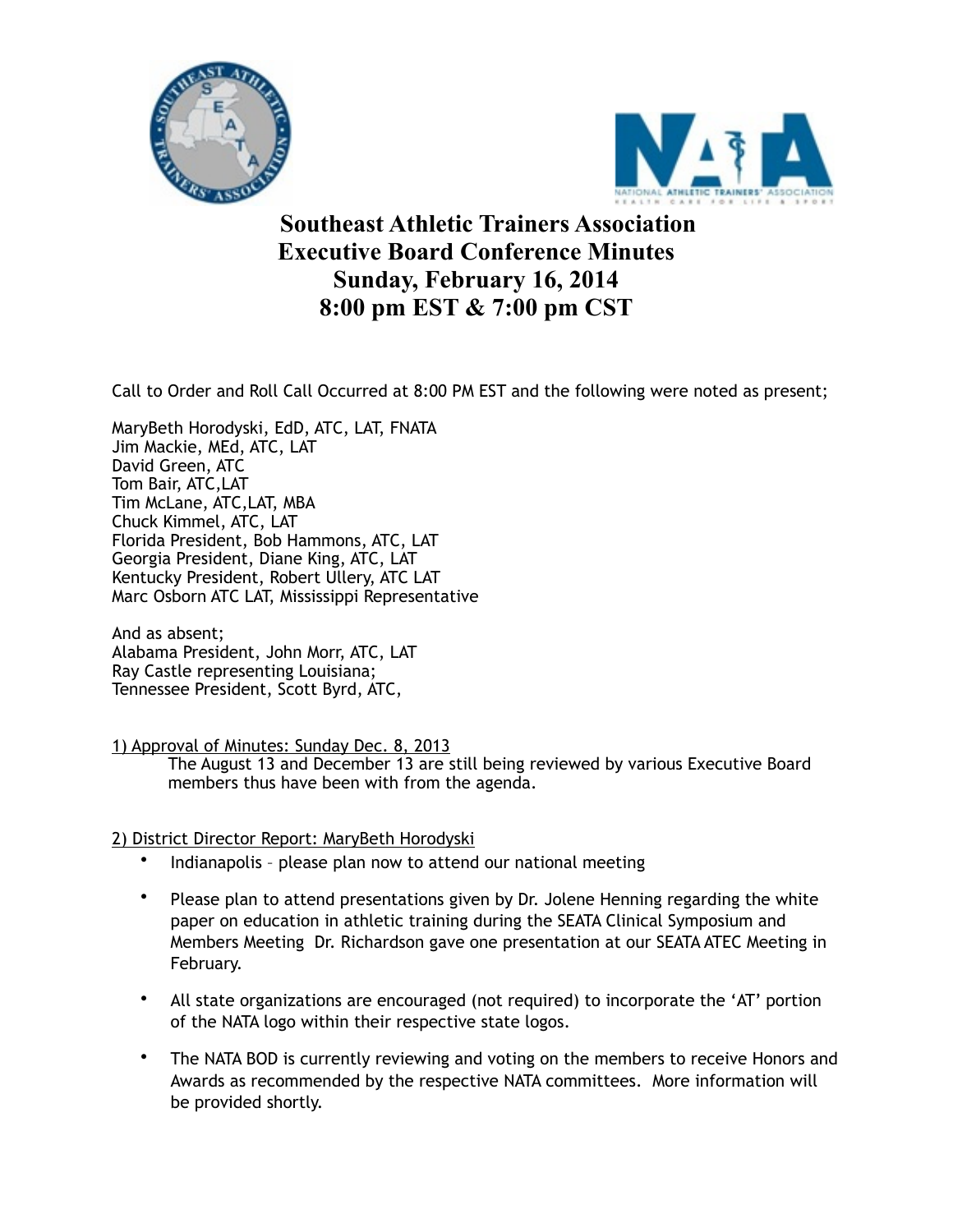- All states are asked to please keep the national office informed of the status of activities related to your practice act.
- I had the opportunity to meet with Jack Weakley and Ben Borsollino regarding the decreased attendance at our district meeting. They have some suggestions and would like to work with our district.
- I would like to thank the many faculty who were actively involved in the SEATA Athletic Training Student Symposium and the SEATA ATEC. We had over 900 students and 140 educators attending these two events.

## 3) Presidents Report

President Mackie took the opportunity to thank all involved with the recent success of the SEATA Bi-Annual Educators Conference and the SEATA Student Athletic Trainers meeting; specifically Co-Chairs RT Floyd and Ray Castle, as Karen Lew and Treasurer Tim McLane and all the many others that volunteered to make this record setting meeting a success.

## 4) Vice-Presidents Report

Vice-President Green reported that issues are on track for the March SEATA meeting with some items to be worked out regarding food, final agenda, housing and the Board Dinner. He also reported that he and Treasurer McLane have investigated the off site location for the Governmental Affairs Committee fundraiser to be held in March and that it meets with their approval. He also reviewed vendor commitments and registration numbers for the upcoming meeting.

## 5) Secretary's Report

Secretary Bair reported that he and Treasure McLane had a very productive meeting during the NATA Joint Committee Meeting in Dallas in January. Part of this meeting was devoted to District Policy and Procedure reviews. A result of their participation there are some items that SEATA needs to address to be in compliance with IRS regulations. These items will be folded into the SEATA Policy and Procedure review task force report and discussed at the March Executive Board Meeting.

## 6) Treasurer's Report

Treasurer McLane reported that he was finalizing payment form the recent Bi-Annual Educators Conference and the SEATA Student Athletic Trainers Symposium. He then related to the Board that the association was in good financial standing with both regard to operations as well as investments. He indicated that he was in the final stages of arranging the transfer of investments to the most appropriate investment instrument available. He also indicated the recent ice storms and earthquakes have inhibited timely responses to emails in the past 5-7 days.

### 7) Old Business

A. MultiView – President Mackie indicated that SEATA is the only NATA District currently doing business with this organization at this time. MultiView has taken our feedback and is working to correct some of the earlier identified issues.

B. Committee Appointments –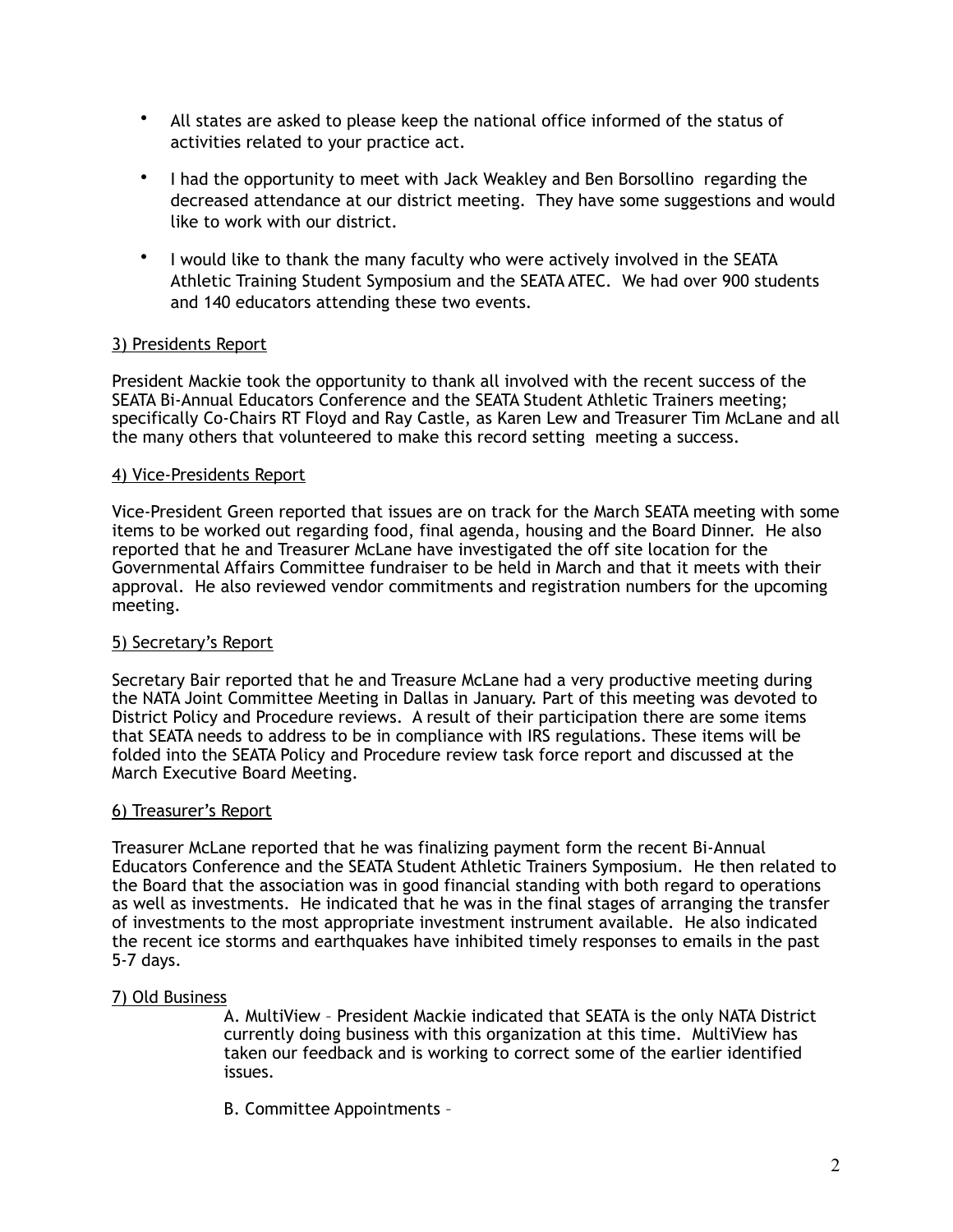1. The following motion was made: SEATA Executive Board accept the recommendation of the Secondary Schools Committee to have Mr. Andrew Carlson MS., ATC serve as the Kentucky Representative to the SEATA Secondary School Committee. **Passed. (KY, FL) 4-0-0-3 (AL, TN, LA)**

2. The recommendation from the College/University Athletic Trainers Committee that Ms. Katherine Rovtar MSEd, ATC serve on this c committee was tabled at this time.

*President Byrd joined the call*

 C. Future Meeting Date -- Discussion continues with Crown Plaza to settle upon the 2016 meeting dates.

#### 8) New Business

A) Student Senate Policy and Procedures

President Mackie led a discussion of the Policy and Procedures of the SEATA Student Senate Policy and Procedures manual. He then accepted the following motion: The SEATA Student Senate Policy and Procedures Manual are ratified as presented. **Passed (GA, FL) 4-0-1-2 (MS; AL,LA)**

#### B) Quiz Bowl

Director Horodyski report to the Executive Board the there was a dispute at the most recent Quiz Bowl and that the appeal process derived by a committee of this Executive Board worked as designed. She thanked all those who participated in devising the process. Florida International University won the event.

#### C) Committee Updates

President Mackie asked that each Board member review the committee's that they are liaison to ensure engaged members are serving on the various committees' and that any vacancy or re-appointments be addressed. He requested that all liaison reports be submitted to him by March  $6<sup>th</sup>$ .

D) Proposal to Fully Fund the Kimmel Scholarship.

Treasure McLean led a discussion to fully fund the Kimmel Scholarship. He indicated that this is financially possible without jeopardizing SEATA operations and current obligations. After discussion President Mackie tabled this issue to allow further investigation of the motion that established the Kimmel Scholarship to ensure endowment in a lump sum is allowed.

E) Memorializing Electronic Votes:

The following SEATA Executive Board vote occurred electronically:

On January 22, 2014 the SEATA Scholarship committee made the following motion; The SEATA Executive Board accept SEATA Scholarship Committees' award recommendations as presented that the following individuals be awarded the following:

### **Undergraduate**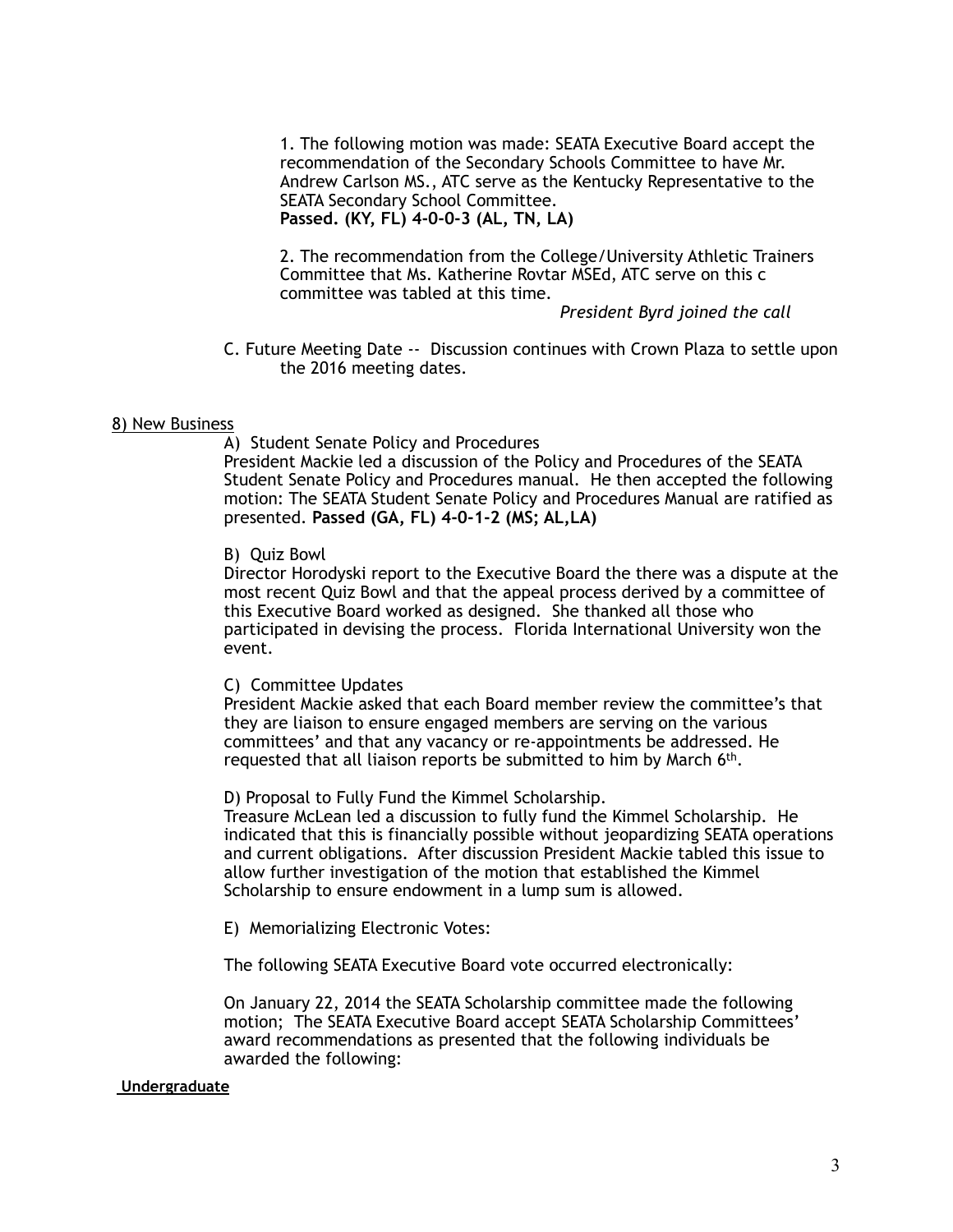Conner Tidmus (University of South

Florida) The SEATA Memorial Undergraduate Scholarship (\$1000)

Lisa Anthony (University of Georgia) The Jerry Rhea/Atlanta Falcons Undergraduate

Bryan Tachibana (University of Miami) The Jim Gallaspy Student Leadership Scholarship (\$500)

### **Graduate**

Chelsea Frascoia (University of Florida) The SEATA Memorial Graduate Scholarship (\$1000)

#### **Family**

Ryan Madaleno (SEATA member: Jim Madaleno) The SEATA Family Scholarship (\$500)

### **Passed. (Committee, GA) 7-0-0-0**

On January 22, 2014 the following motion was made:

The SEATA Executive Board accept the Honors and Awards Committees' award recommendations as presented naming the recipients of SEATA awards for 2014: Chuck Kimmel Award of Merit: Donna Wesley, ATC Jack C. Hughston, MD Sports Medicine Person of the Year: Randy Schwartzberg, MD District Award: Chris Snoddy, ATC Backbone Award: Ben Stollberg, ATC High School Athletic Trainer of the Year: Pedro Moreno, ATC College/University Athletic Trainer of the Year: Tim Hughley, ATC Professional Athletic Trainer of the Year: Martin Lauzon, ATC Clinical/Industrial/Corporate Athletic Trainer of the Year: Robert Sefcik, ATC Education/Administration Athletic Trainer Award: Cathy Brown Crowell, PhD, ATC.

Scholarship Award (\$1000)

**Passed (Committee, FL) 7-0-0-0**

On January 23, 2014 the following motion was made:

The SEATA Executive Board accept the Honors and Awards Committees' award recommendations as presented naming the recipients of SEATA awards for 2014; SEATA Hall of Fame, Leroy Mullins and Ray Castle: SEATA Most Distinguished Athletic Trainer; Rodney Brown, Mike Wilkerson, and Donna Wesley. **Passed (Committee, FL) 7-0-0-0**

F) March Meeting:

President Mackie reviewed several items that will be addressed at the next SEATA Executive Board meeting.